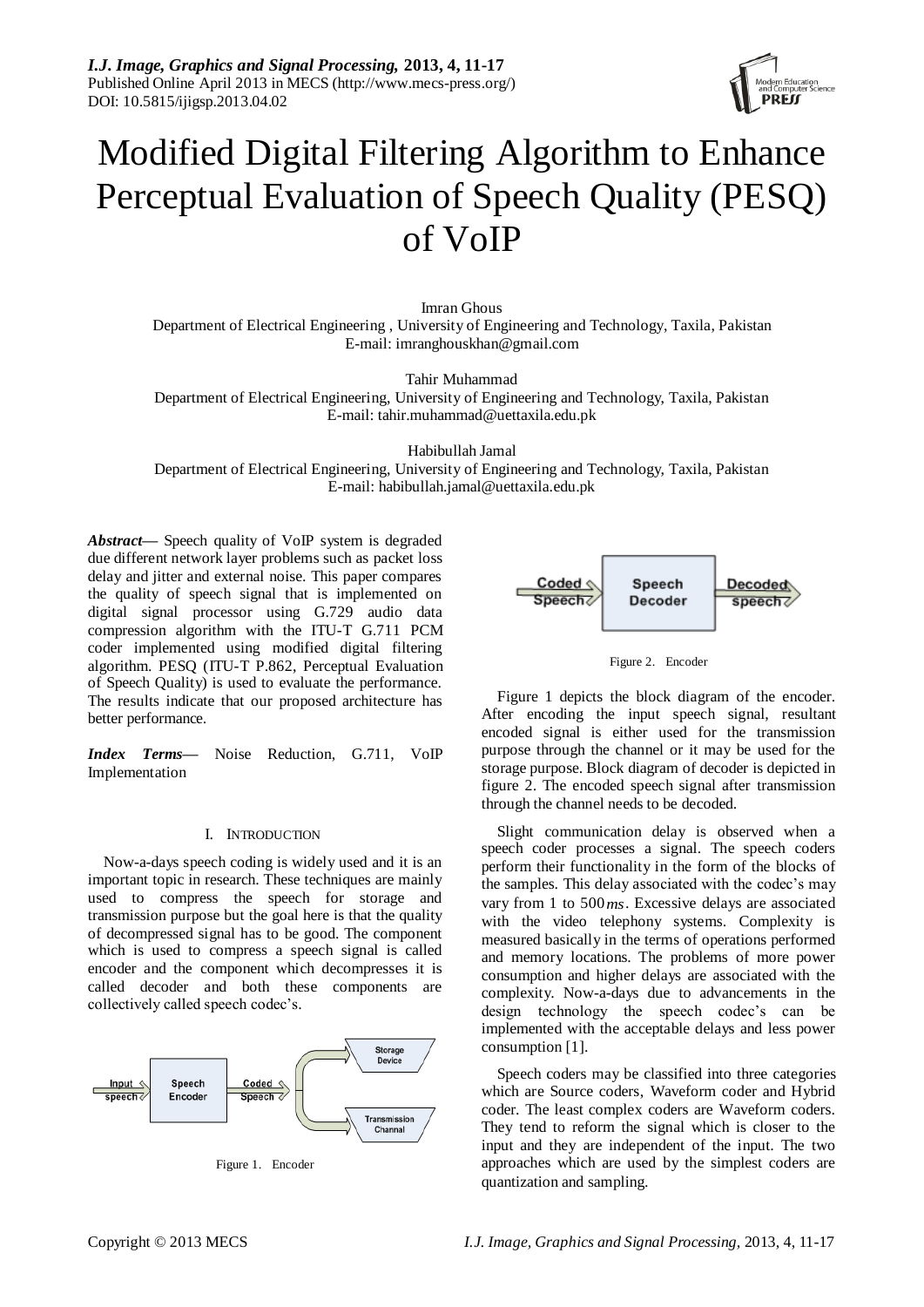On this principle the Pulse Code Modulation (PCM) works. At the reduced bit rate the good sample quality of the reconstruction signal is provided by the Logarithmic Quantization. Bit rate of 64 kbps is obtained with this type of coder [2-3].

Another type of Waveform coder is Differential Pulse Code Modulation (DPCM) coder. The difference between the input signal and predicted signal is coded in this type of the coder. Thus bits which are required for coding are reduced. Bit rate of 32 kbps is used by this type of the coder. When Waveform coding is done in the frequency domain, a signal is split into different frequency bands and each of these separated bands are transmitted separately [4].

Sub-band Coding and Adoptive Transform Coding are the examples of frequency domain Waveform Coding. These coding schemes are more tedious than those of the time domain coding schemes because it is compulsory to divide the signal into the sub-bands during filtering. Reconstructed signal of such a coder loses its naturalness. In the reconstructed signal a synthetic fed is usually observed but this type of coder is used where the bit rate is main priority not the naturalness of speech [5].

If we want a compromise between the Source coders and Waveform coders in terms of both bit rate and how they code signals then we can use hybrid coders. Code Excited Linear Predictive (CELP) coder is the example of Hybrid coder. It is analysis-by-analysis coder. This coder applies the linear prediction and residual signal is quantized by it. The quantized parameters which are transmitted are residual signal and linear prediction filter. The residual signal excites the synthesis filter in such a way that it reduces the error and matches the input signal as close as possible [6].

Most common voice codec's that are used now-a-days are G.711, G.729, G.722 and G.723. We shall take into consideration the two codec's G.729 and G.711. In G.729 coder the original and locally decoded signal are compared and on the basis of the coder parameters the mean square error between two signals is minimized. The coder operates with a band limited signal sampled at 8000 Hz. 16-b linear PCM is used to denote the input and the output. This type of coder operates with the 10 *ms* frames. And it uses 5 *ms* for Linear Prediction (LP) analysis so; the delay of 16 *ms* is observed in overall algorithm. Each of these coders use the specific type of quantization [7].

Quantizers are of many kinds but we have to select the best according to our application. Some well known are Simple-Uniform-Quantizers, Pdf-optimized-Quantizers and the Logarithmic-Quantizers. For speech signals, the Uniform and Pdf-Optimized-Quantizers are not adequate SNR-wise. These two Quantizers are very sensitive to changes of the signal variance but the variance of speech signals varies a lot with time. On the other hand, a Logarithmic quantizer SNR does not depend too much on the signal variance. The Logarithmic quantizer is therefore a better selection for

speech signals that is why we have used G.711 quantizer. ITU-T G.711 is a very popular narrow-band high-bit rate coder.

The input and output of the coder are sampled at 8000 and each sample is encoded with 8 bits due to which the bit rate of coder is 64 kbps. The two encoding laws which are supported by G.711 are known as A-law and µ-law. Consequently the quantization error is minimum in G.711 as compared to those which use fixed step size [8].

Different types of parameters influence the performance of the speech coder. At the cost of reduction in bit rate speech signal quality is improved by speech coder. The quality of the speech signal is decoded on the basis of the MOS scale. In MOS scale a comparison is done between the original signal and degenerated signal on the basis of another scale called perceptual evaluation of speech quality (PESQ). So, the basic purpose of PESQ is to measure the quality of sound. As the MOS scale requires a large number of listeners, this requirement is eliminated in case of PESQ scale while all other features are similar to that of MOS scale [16].

The quality of our decoded speech signal is degraded due to the different noises such as environmental noise and quantization noise. The quantization noise is property of the coder and the environmental noise is available at the encoder and it is undesired. So, both these noises should be filtered for the improvement in the quality of the resultant signal. Typically the environmental noise is estimated during non speech intervals and it is assumed that the talker is in the same environment when he/she resumes talking. Then the estimated noise can be reduced during speech intervals.

In this paper we have used the modified digital filtering algorithm for the improvement in the quality of G.711 coded noisy signals.

The remaining section of this paper is devised as follows. In section Ⅱ , background is described to efficiently implement the proposed algorithm. Section Ⅲ, describes the proposed algorithm in detail. After that, comparison of the proposed algorithm is discussed in section Ⅳ, and we draw our conclusion in the last section.

# II. BACKGROUND

Noise reduction techniques are used in many ways by VoIP. When voice signals are encoded, packetized, and transmitted over across a VoIP network, other network deportments and handicaps come into action that may not be efficiently handled by the telephony noise diminution and nullification methods. Any interfering signal is called noise but in case of VoIP we can redefine the noise as any undesirable characteristics which degrade the signal of interest [9]. The quality of VoIP signal is affected by different types of noises. The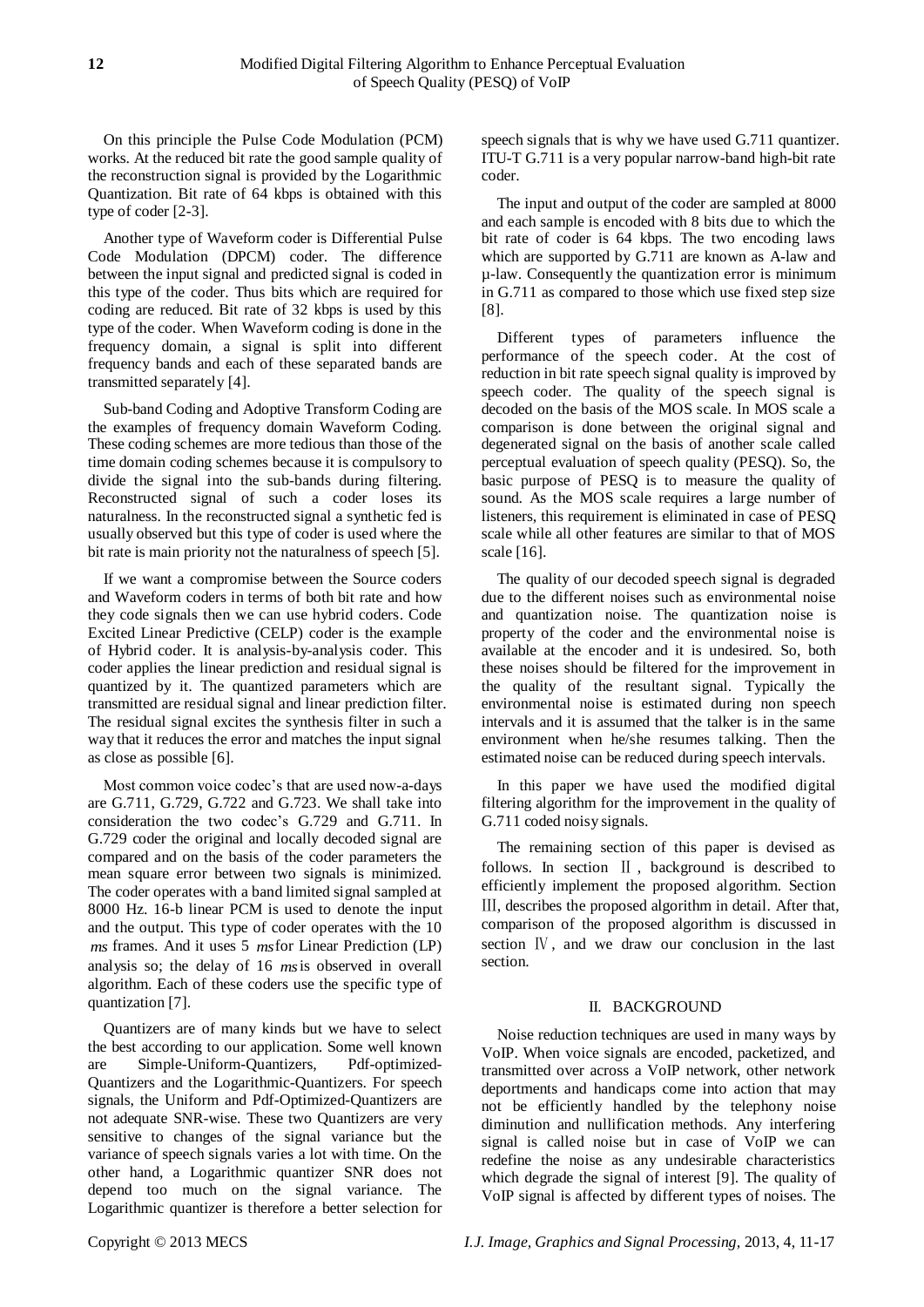factors which influence the quality of speech signal are mentioned below.

# *A. Distortion and Noise Yields*

*1) Telephony Impairment:* VoIP networks have to be interfaced in some aspects with PSTN. Which means as the result of this impairment the quality of the VoIP signal is affected.

*2) Subtractive and Additive Distortion:* VoIP systems are wholly affected by both these types of distortions. Additive distortion is resultant of background noise and circuit noise while the subtractive noise is resultant of severe attenuation and fugacious signal loss. Distortions are substantial in VoIP applications due to codec's. Before the encoding process noise affects the VoIP signal produces undesirable effects. It depends upon the type of the encoding whether noise possesses frequency components within the voice band or not [10].

*3) Time-Variance and Non-Linearity:* Time variance and linearity conditions are major deviations between PSTN and VoIP voice channels. The property of time invariance is associated with a PSTN channel and the property of time variance and linearity are associated with a VoIP channel. Due to this condition the noise reduction in VoIP channel is quite challenging.

*4) Delay and Audio Variance (Jitter):* The time taken by a signal to travel from talker to listener is called End-to-end delay. This end to end delay degrades the quality of sound without affecting actual voice signal  $[10]$ .

*5) IP Packet Loss:* IP stands for internet protocol that is considered as undependable networking protocol. In its basic form the IP offers no guarantees of error recovery, reliability and flow control etc. Due to which the packets may be delivered in duplicates or in out of order [11].

*6) Environmental Noise:* Environmental noise comes from the surroundings of the conversation parties. The noise can disturb the conversation in many ways. It could for example be so loud that the portion of the conversation becomes covered by it. The listener would not be able to hear the information given by the speaker clearly and this could lead to miscommunication. The noise could also be a distraction for the listener.

*7) Quantization Noise:* The coding noise tend to make the speech less periodic: the speech formants and speech harmonics are less prominent after coding. The filtering attempts to reestablish the prominence of formants and harmonics.

# *B. Processing of VoIP*

The quality of VoIP signal is not only affected by distortion, delays, environmental noise, packet loss and jitter but it is also affected by the processes that are related to VoIP equipments and VoIP gateways. So a codec under its optimum conditions will give us best quality of noise unless it is affected worse conditions such as packet loss and background noise.

Prior to the transmission of VoIP signals over an IP network the codec's packetize and digitize the voice signals. Some codec's help in saving the network bandwidth by compressing the voice signals. Voice codec's can be implemented either by using software or hardware. The signal distortion is directly proportional to the increase in jitter or packet loss but it depends upon the packet loss type or location that whether the perceived quality of signal is affected by the distortion or not [12].

So all these factors affect the quality of a voice signal to great extent and ultimately the voice signal that we shall hear at the receiver side will possess the effects of all these internal and external noises. The receiver may not understand the actual message in the presence of all these noises. So these noises have to be filtered so that our original message can be heard clearly by the user.

For this purpose we have proposed an algorithm which can improve the quality of degraded VoIP signal to a greater extent. The output signal that is obtained by using this algorithm has better results than the speech signal that was obtained by using previously implemented technique [13].

In our proposed architecture we have used the noisy signal as an input and then we have encoded that noisy signal. Then the encoded signal is passed through the modified digital filtering algorithm block which uses the Hanning window to remove the unwanted components from our input signal. Thus ultimately our enhanced signal is obtained at the output. The quality of the enhanced signal is verified using PESQ which shows the significant improvement in the quality of speech signal.

The next section shows the detailed sketch of our proposed architecture of algorithm and also presents the significant explanation of our modified digital filtering algorithm block.

### III. PROPOSED ARCHITECTURE

### *A. Proposed Architecture of Algorithm*

The speech signal is taken as an input from [14]. The external noise gets added into input VoIP signal. Using G.711 encoder the resultant noisy speech signal is encoded into VOIP frames. The network configurations were inserted into VoIP frames by using simple Gilbert model. If there is an "Error" state then in that case a VoIP packet is dropped otherwise it is retained. The resulting stream of frames that are available at the G.711 encoder output are then decoded using G.711 decoder and then the resultant decoded signal is filtered for the noise using modified digital filtering algorithm.

Figure 3 shows the proposed architecture of the given algorithm. There are two types of compression algorithms which are defined by G.711. One is called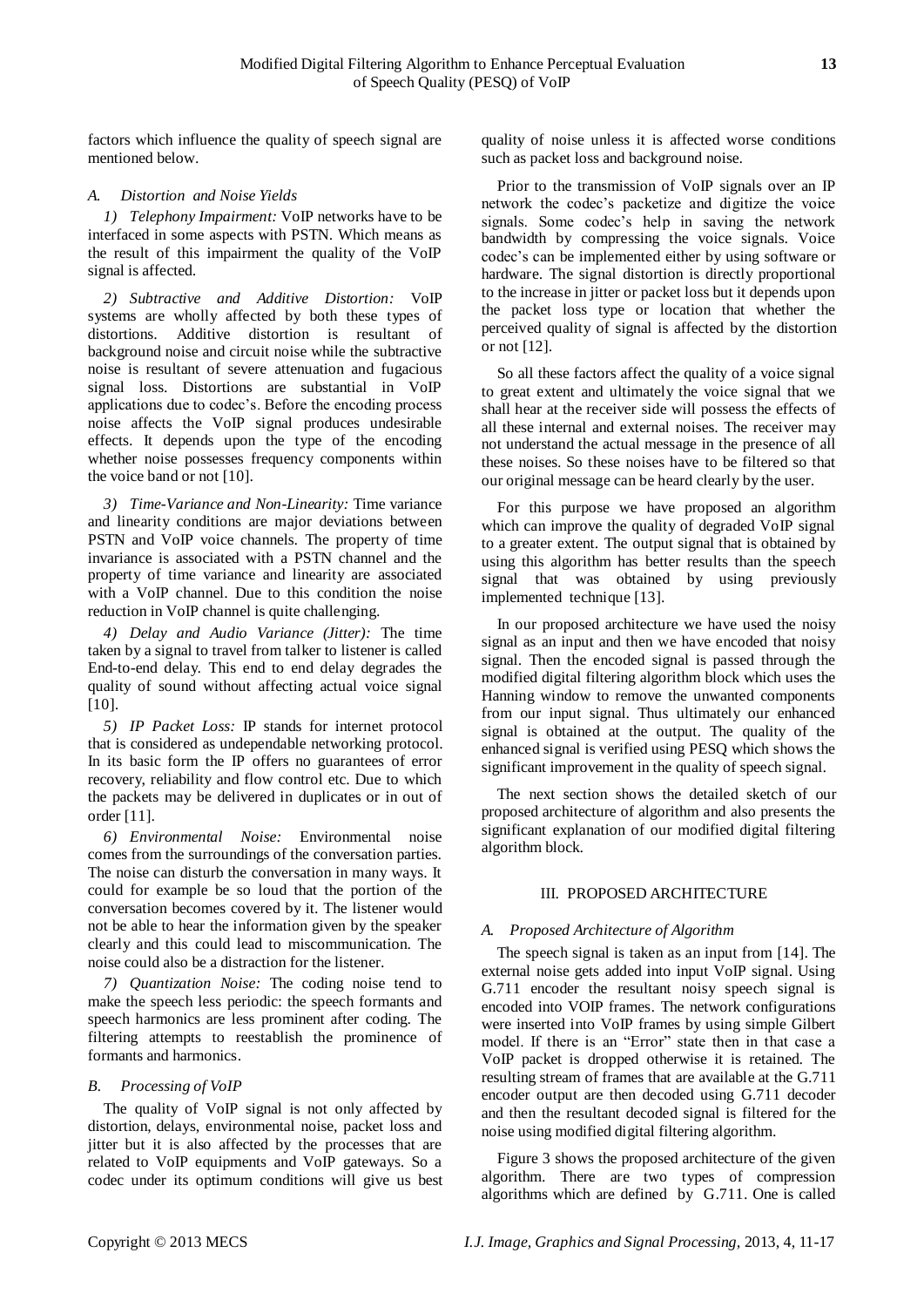µ-law algorithm and another is called A-law algorithm. The  $\mu$ -law algorithm encodes 14-bit signed linear PCM samples to Logarithmic 8-bit samples and the A-law algorithm encodes 13-bit signed linear PCM samples to 8-bit Logarithmic scale. We shall use µ-law algorithm in our proposed architecture.

In case of  $\mu$ -law algorithm for each 14 bit linear code there is a specific compressed code. The µ-law algorithm actually increases the magnitude of 14-bit signed by 32 and then converts it into 8-bit number.



Figure 3. Proposed Architecture of Algorithm

## *B. Noise Filtering*

Window based filter design method is used to improve the quality of the degraded VoIP signal because these types of filters are inherently stable , have linear phase, great flexibility in shaping the magnitude response and are easy to implement.

Z domain is used to represent the transfer function of the FIR filters. This is also called all-zero filter because the zeros in z-plane help in finding frequency response magnitude characteristics. The N-point FIR filter in z domain is given by

$$
H(z) = \sum_{n=0}^{N-1} h(n) z^{n}
$$
 (1)

The frequency response  $h_d(w)$  corresponding to the unit impulse response  $h_d(n)$  in window based method can be found by following equations

$$
h_d(n) = \frac{1}{2\pi} \int_{\pi}^{-\pi} h_d(w) e^{jwn} dw
$$
 (2)

$$
h_d(w) = \sum_{n=-\infty}^{\infty} h_d(n) e^{-jwn}
$$
 (3)

The above relation gives the value of  $h_d(n)$ in infinite duration. So this infinite duration needed to be cut short to a point  $n = M - 1$  in order to yield the FIR filter of length M.

This finite limitation of  $h_d(n)$  to length  $M-1$  has the same effect as we multiply  $h_d(n)$  to rectangular window. The rectangular is defined as

$$
w(n) = \begin{cases} 1 & 0 \le n \le M - 1 \\ 0 & otherwise \end{cases}
$$
 (4)

The unit impulse response of desired FIR filter is given as

$$
h(n) = h_d(n)w(n)
$$
\n(5)

$$
= h_d(n) \quad 0 \le n \le M - 1 \tag{6}
$$

$$
= 0
$$
 otherwise

The value of  $w(n)$  for Hanning Window is given by following equation

$$
w(n) = \frac{0.5 - 0.5\cos\left(\frac{2p(n+1)}{N+1}\right)}{0} \quad n = 0, 1, \dots, N-1 \tag{7}
$$

Figure 4 shows the block diagram of modified digital filtering algorithm block which shows how noise is filtered from the signal that is available at the output of the decoder. The signal passing through this block gets filtered and output signal which is obtained is enhanced signal.

Window based FIR filtering is more simple, beneficial and fruitful as compared to other filtering methods and these are easy to use. The main reason beyond preferring this type of filtering methods is that these methods possess the set of well defined equation for the computation of the window coefficients. The proposed FIR filter is designed in MATLAB SIMULINK [15].

Figure 4 shows the block diagram of modified digital filtering algorithm. Input is noisy signal whose samples after passing through Data Buffering and Windowing block are sent to Voice Activity Detection (VAD) Block. The first Stage in VAD is noise reduction stage and on the basis of the classification rule the speech and nonspeech signals are estimated in VAD. Feedback in VAD improves the performance in case of non-stationary noisy signals and then noise cancellation block estimates the remaining noise in the input signal and then removes it. After that Add and Overlap Block reorders the multidimensional input signals and ultimately enhanced signal is obtained.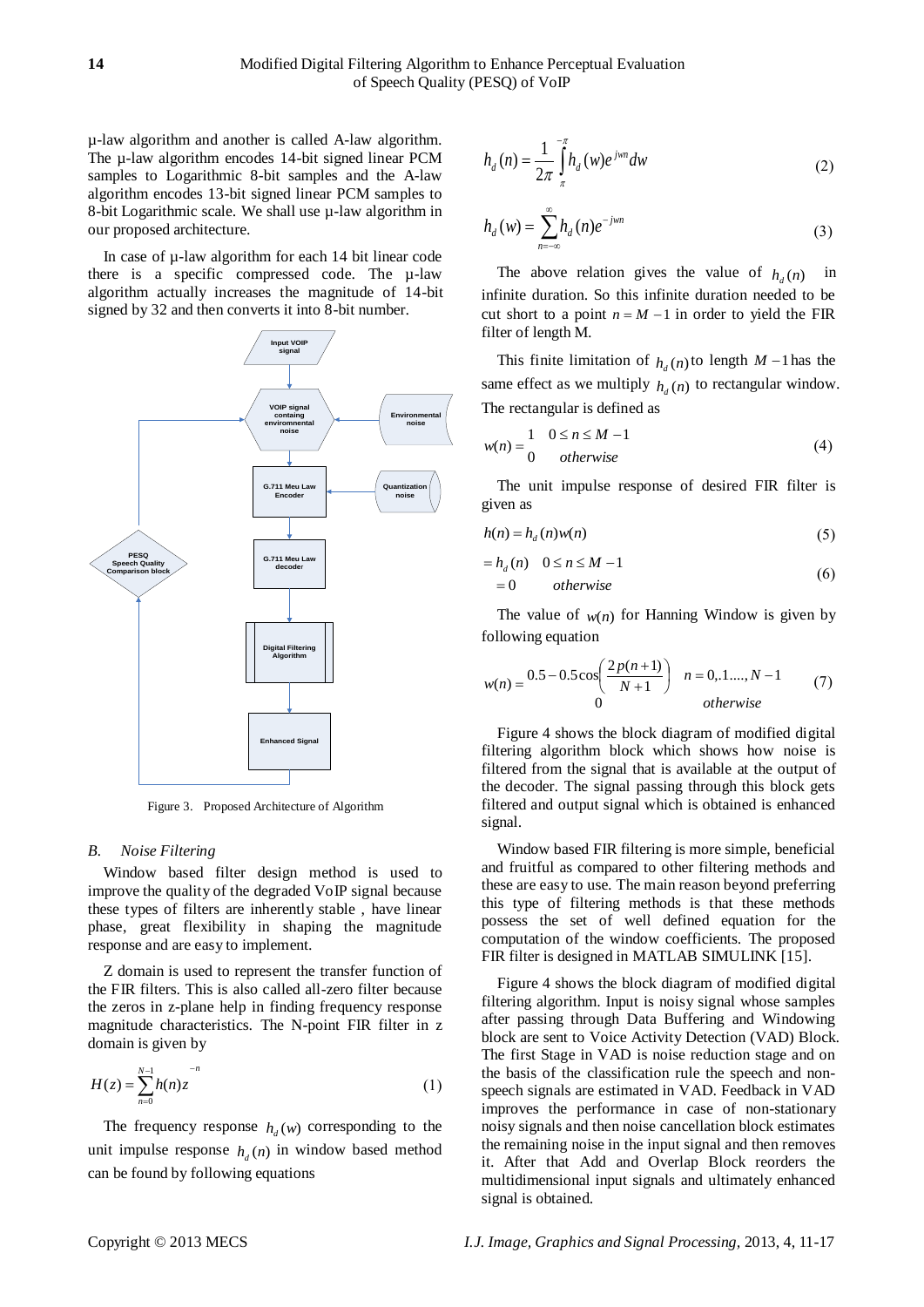#### IV. COMPARISON

In this section we shall compare our results obtained by the proposed architecture of algorithm with results of the technique involving G.729 coder [13]. The figure 6 depicts the plot of the input noisy signal and figure 7 depicts the amplitude spectrum of this noisy signal.

Similarly figure 8 depicts the amplitude spectrum of noisy signal and figure 9 depicts the enhanced signal.

By comparing the figure 6 and figure 8 a clear distinction can be made between Enhanced signal and the input noisy signal.

If we compare the amplitude spectrum of both signals we can see that unwanted frequency components which were associated with noise are not appearing in the amplitude spectrum of filtered signal. While those unwanted frequency components can be observed in the amplitude spectrum of the noisy signal.



Figure 4. Modified Digital Filtering Algorithm

#### V. CONCLUSION AND FUTURE WORK

By analyzing the spectrum of both input noisy signal and output enhanced signal we can observe that the filter is designed in such a way that it efficiently improves the quality of the input noisy signal. The PESQ comparison of both techniques is shown figure 5 which indicates that quality of speech signal obtained by our proposed architecture of algorithm is better than that of architecture used in [13]. PESQ value of the speech signal that is obtained by using our architecture of algorithm is 2.5507 and by using previous architecture its value was 2.4.

In future this work can also be implemented using ITU-T G.711.1 that is extension of G.711 codec and results can be compared with both of these algorithms.



Figure 5. PESQ Comparison



Figure 6. Input Noisy VoIP Signal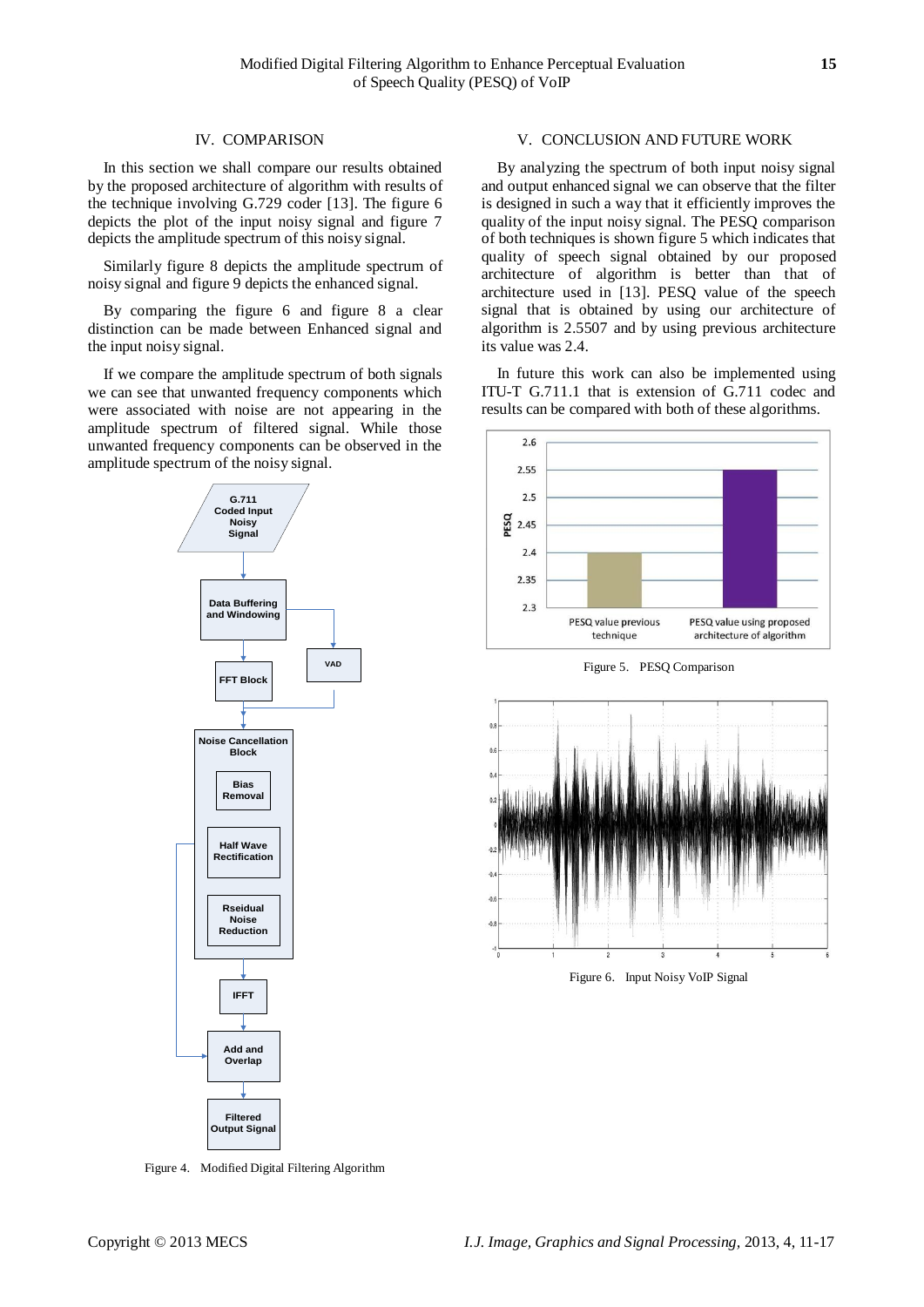

Figure 7. Amplitude Spectrum of Input Noisy Signal



Figure 8. Amplitude Spectrum of Output Enhanced Signal



Figure 9. Filtered Output Enhanced Signal

#### **REFERENCES**

- [1] D. Collins, *Carrier Grade Voice Over IP*. San Francisco: McGraw-Hill, 2001.
- [2] N. Katugampala and A. Kondoz, "A hybrid coder based on a new phase model for synchronization between harmonic and waveform coded segments,"

in *Acoustics, Speech, and Signal Processing, 2001. Proceedings. (ICASSP '01). 2001 IEEE International Conference on*, 2001, pp. 685-688 vol.2.

- [3] G. H. Hakonsen and T. A. Ramstad, "On Losses of Performance in a Joint Source Channel Coder," in *Signal Processing Symposium, 2006. NORSIG 2006. Proceedings of the 7th Nordic*, 2006, pp. 278-281.
- [4] J. C. Bellamy. (2000). *Digital Telephony.*
- [5] T. Painter and A. Spanias, "Perceptual coding of digital audio," *Proceedings of the IEEE,* vol. 88, pp. 451-515, 2000.
- [6] S. M. Tsai and J. F. Yang, "Efficient algebraic code-excited linear predictive codebook search," *Vision, Image and Signal Processing, IEE Proceedings -,* vol. 153, pp. 761-768, 2006.
- [7] C. W. Therdpong Daengsi, Apiruck Preechayasomboon, Saowanit Sukparungsee, "Speech Quality Assessment of VoIP: G.711 VS G.722 Based on Interview Tests with Thai Users," *MECS,* vol. 4, pp. 19-25, March 2012.
- [8] T. Daengsi*, et al.*, "A study of VoIP quality evaluation: User perception of voice quality from G.729, G.711 and G.722," in *Consumer Communications and Networking Conference (CCNC), 2012 IEEE*, 2012, pp. 342-345.
- [9] M. Konate and P. Kabal, "Quantization noise estimation for log-PCM," in *Electrical and Computer Engineering (CCECE), 2011 24th Canadian Conference on*, 2011, pp. 001337- 001341.
- [10] S. Paulsen, et al., "Influence of the jitter buffer on the quality of service VoIP," in *Ultra Modern Telecommunications and Control Systems and Workshops (ICUMT), 2011 3rd International Congress on*, 2011, pp. 1-5.
- [11] D. a. M. Minolli, E, *Delivering Voice Over IP Networks*. New York: John Wiley & Sons, 1998.
- [12] R. J. B. a. R. Reynolds, A. W, "Quality VoIP an engineering challenge " *BT Technology Journal,*  vol. Vol.19 No.2, April 2001.
- [13] H. P. Singh*, et al.*, "Processing of VoIP Signal Using TMS320C6713 in Digital Domain," in *Computer Engineering and Applications (ICCEA), 2010 Second International Conference on*, 2010, pp. 606-610.
- [14] http://www.voiptroubleshooter.com/open\_speech/. *Open Speech Repository*.
- [15] http://www.mathworks.com/help/dsp/ref/g711code c.html. *MathWorks*.
- [16] ITU-T Recommendation P.862," Perceptual evaluation of speech quality (PESQ), an objective